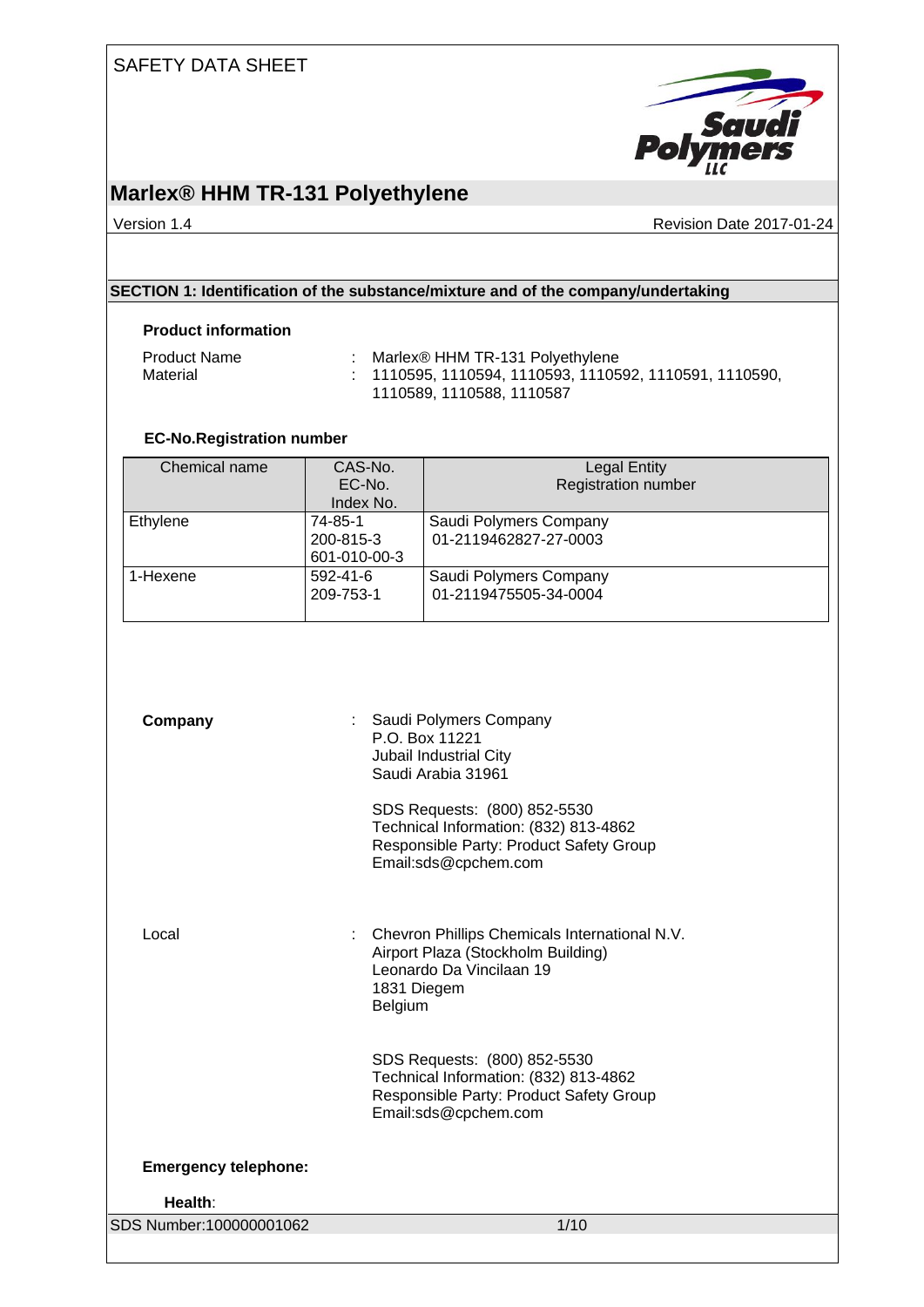# **Marlex® HHM TR-131 Polyethylene**

version 1.4 Revision Date 2017-01-24

| 866.442.9628 (North America)<br>1.832.813.4984 (International)<br>Transport:<br>CHEMTREC 800.424.9300 or 703.527.3887(int'l)<br>Asia: +800 CHEMCALL (+800 2436 2255) China: +86-21-22157316<br>EUROPE: BIG +32.14.584545 (phone) or +32.14583516 (telefax)<br>Mexico CHEMTREC 01-800-681-9531 (24 hours)                                                     |                                    | South America SOS-Cotec Inside Brazil: 0800.111.767 Outside Brazil: +55.19.3467.1600 |                           |
|--------------------------------------------------------------------------------------------------------------------------------------------------------------------------------------------------------------------------------------------------------------------------------------------------------------------------------------------------------------|------------------------------------|--------------------------------------------------------------------------------------|---------------------------|
| Responsible Department<br>E-mail address<br>Website                                                                                                                                                                                                                                                                                                          | SDS@CPChem.com<br>: www.CPChem.com | <b>Product Safety and Toxicology Group</b>                                           |                           |
| MEDICAL APPLICATION CAUTION: Do not use this material in medical applications involving<br>permanent implantation in the human body or permanent contact with internal body fluids or tissues<br>fluids or tissues.                                                                                                                                          |                                    |                                                                                      |                           |
| Do not use this material in medical applications involving brief or temporary implantation in the<br>human body or contact with internal body fluids or tissues unless the material has been provided<br>directly from Chevron Phillips Chemical Company LP or its legal affiliates under an agreement which<br>expressly acknowledges the contemplated use. |                                    |                                                                                      |                           |
| Chevron Phillips Chemical Company LP and its legal affiliates makes no representation, promise,<br>express warranty or implied warranty concerning the suitability of this material for use in implantation<br>in the human body or in contact with internal body fluids or tissues.                                                                         |                                    |                                                                                      |                           |
| <b>SECTION 2: Hazards identification</b>                                                                                                                                                                                                                                                                                                                     |                                    |                                                                                      |                           |
| <b>Classification of the substance or mixture</b><br><b>REGULATION (EC) No 1272/2008</b>                                                                                                                                                                                                                                                                     |                                    |                                                                                      |                           |
| Not a hazardous substance or mixture according to Regulation (EC) No 1272/2008.                                                                                                                                                                                                                                                                              |                                    |                                                                                      |                           |
| <b>Label elements</b>                                                                                                                                                                                                                                                                                                                                        |                                    |                                                                                      |                           |
|                                                                                                                                                                                                                                                                                                                                                              |                                    |                                                                                      |                           |
| Labeling (REGULATION (EC) No 1272/2008)                                                                                                                                                                                                                                                                                                                      |                                    |                                                                                      |                           |
| Not a hazardous substance or mixture according to Regulation (EC) No 1272/2008.                                                                                                                                                                                                                                                                              |                                    |                                                                                      |                           |
|                                                                                                                                                                                                                                                                                                                                                              |                                    |                                                                                      |                           |
|                                                                                                                                                                                                                                                                                                                                                              |                                    |                                                                                      |                           |
|                                                                                                                                                                                                                                                                                                                                                              |                                    |                                                                                      |                           |
| <b>SECTION 3: Composition/information on ingredients</b>                                                                                                                                                                                                                                                                                                     |                                    |                                                                                      |                           |
|                                                                                                                                                                                                                                                                                                                                                              |                                    |                                                                                      |                           |
|                                                                                                                                                                                                                                                                                                                                                              |                                    |                                                                                      |                           |
| <b>Mixtures</b>                                                                                                                                                                                                                                                                                                                                              |                                    |                                                                                      |                           |
| <b>Hazardous ingredients</b>                                                                                                                                                                                                                                                                                                                                 |                                    |                                                                                      |                           |
| Chemical name                                                                                                                                                                                                                                                                                                                                                | CAS-No.<br>EC-No.<br>Index No.     | Classification<br>(REGULATION (EC) No<br>1272/2008)                                  | Concentration<br>$[wt\%]$ |
| Polyethylene Hexene<br>Copolymer                                                                                                                                                                                                                                                                                                                             | 25213-02-9                         |                                                                                      | $99 - 100$                |
| Contains no hazardous ingredients according to GHS. :                                                                                                                                                                                                                                                                                                        |                                    |                                                                                      |                           |
|                                                                                                                                                                                                                                                                                                                                                              |                                    |                                                                                      |                           |
|                                                                                                                                                                                                                                                                                                                                                              |                                    |                                                                                      |                           |
| SDS Number:100000001062                                                                                                                                                                                                                                                                                                                                      |                                    | 2/10                                                                                 |                           |
|                                                                                                                                                                                                                                                                                                                                                              |                                    |                                                                                      |                           |
|                                                                                                                                                                                                                                                                                                                                                              |                                    |                                                                                      |                           |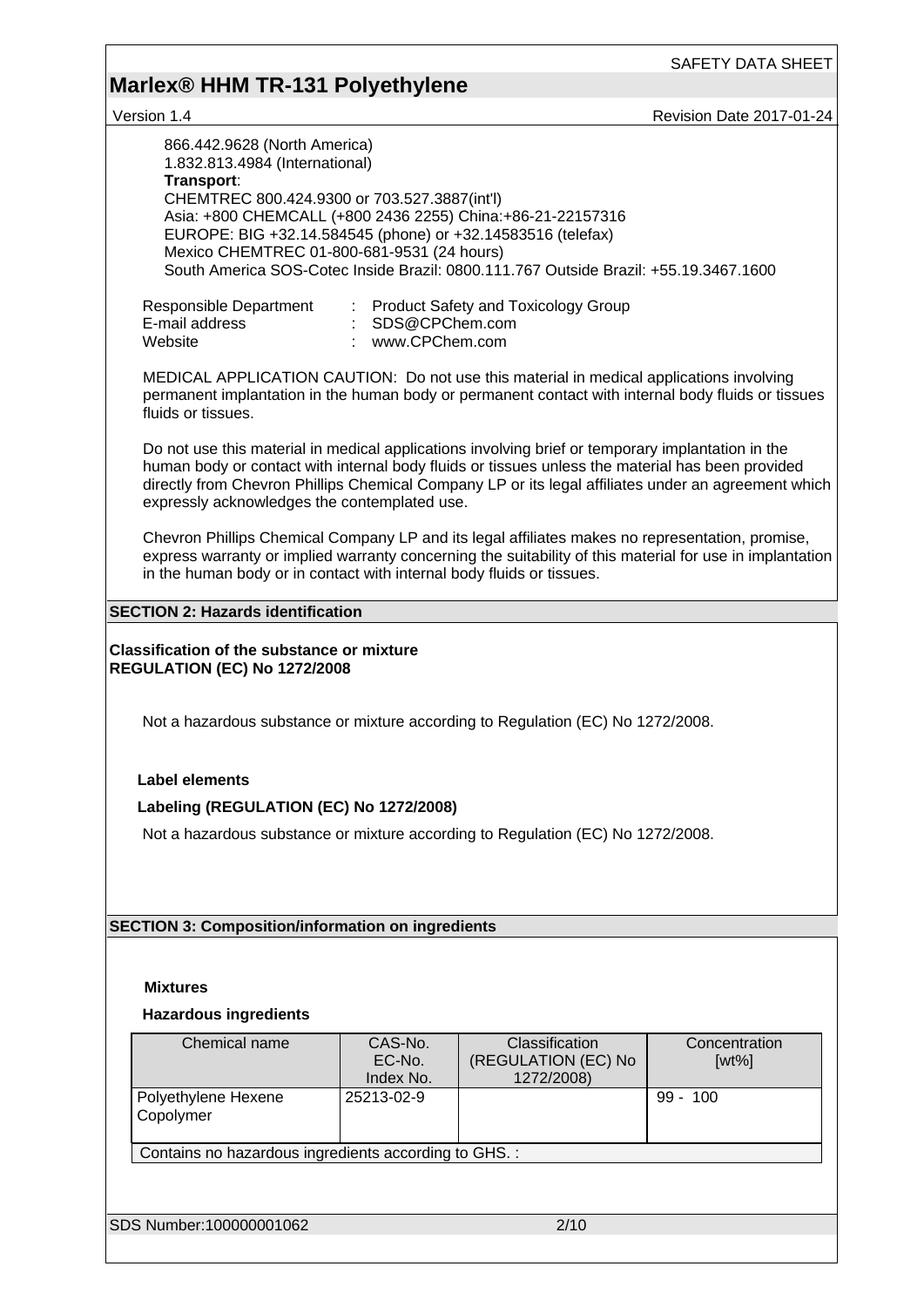## **Marlex® HHM TR-131 Polyethylene**

**SECTION 4: First aid measures**

Version 1.4 **Version 1.4** Revision Date 2017-01-24

| If inhaled              | Move to fresh air in case of accidental inhalation of dust or<br>fumes from overheating or combustion. If symptoms persist,<br>call a physician.                                                           |
|-------------------------|------------------------------------------------------------------------------------------------------------------------------------------------------------------------------------------------------------|
| In case of skin contact | : If the molten material gets on skin, quickly cool in water. Seek<br>immediate medical attention. Do not try to peel the solidified<br>material from the skin or use solvents or thinners to dissolve it. |
| In case of eye contact  | : In the case of contact with eyes, rinse immediately with plenty<br>of water and seek medical advice.                                                                                                     |
| If swallowed            | Do not induce vomiting without medical advice.                                                                                                                                                             |

| <b>SECTION 5: Firefighting measures</b>           |                                                                                                                                                                                                                                                                                                                                                                                                                                                                                          |
|---------------------------------------------------|------------------------------------------------------------------------------------------------------------------------------------------------------------------------------------------------------------------------------------------------------------------------------------------------------------------------------------------------------------------------------------------------------------------------------------------------------------------------------------------|
| Flash point                                       | No data available                                                                                                                                                                                                                                                                                                                                                                                                                                                                        |
| Autoignition temperature                          | No data available                                                                                                                                                                                                                                                                                                                                                                                                                                                                        |
| Suitable extinguishing<br>media                   | Water. Water mist. Dry chemical. Carbon dioxide (CO2).<br>Foam. If possible, water should be applied as a spray from a<br>fogging nozzle since this is a surface burning material. The<br>application of high velocity water will spread the burning<br>surface layer. Avoid the use of straight streams that may<br>create a dust cloud and the risk of a dust explosion. Use<br>extinguishing measures that are appropriate to local<br>circumstances and the surrounding environment. |
| Specific hazards during fire<br>fighting          | Risks of ignition followed by flame propagation or secondary<br>explosions can be caused by the accumulation of dust, e.g. on<br>floors and ledges.                                                                                                                                                                                                                                                                                                                                      |
| Special protective<br>equipment for fire-fighters | Use personal protective equipment. Wear self-contained<br>breathing apparatus for firefighting if necessary.                                                                                                                                                                                                                                                                                                                                                                             |
| Further information                               | This material will burn although it is not easily ignited.                                                                                                                                                                                                                                                                                                                                                                                                                               |
| Fire and explosion<br>protection                  | Treat as a solid that can burn. Avoid generating dust; fine dust<br>dispersed in air in sufficient concentrations, and in the<br>presence of an ignition source is a potential dust explosion<br>hazard.                                                                                                                                                                                                                                                                                 |
| Hazardous decomposition<br>products               | Normal combustion forms carbon dioxide, water vapor and may<br>produce carbon monoxide, other hydrocarbons and<br>hydrocarbon oxidation products (ketones, aldehydes, organic<br>acids) depending on temperature and air availability.<br>Incomplete combustion can also produce formaldehyde.                                                                                                                                                                                           |
| <b>SECTION 6: Accidental release measures</b>     |                                                                                                                                                                                                                                                                                                                                                                                                                                                                                          |
|                                                   |                                                                                                                                                                                                                                                                                                                                                                                                                                                                                          |
| Personal precautions                              | Sweep up to prevent slipping hazard. Avoid breathing dust.                                                                                                                                                                                                                                                                                                                                                                                                                               |

Avoid dust formation.

SDS Number:100000001062 3/10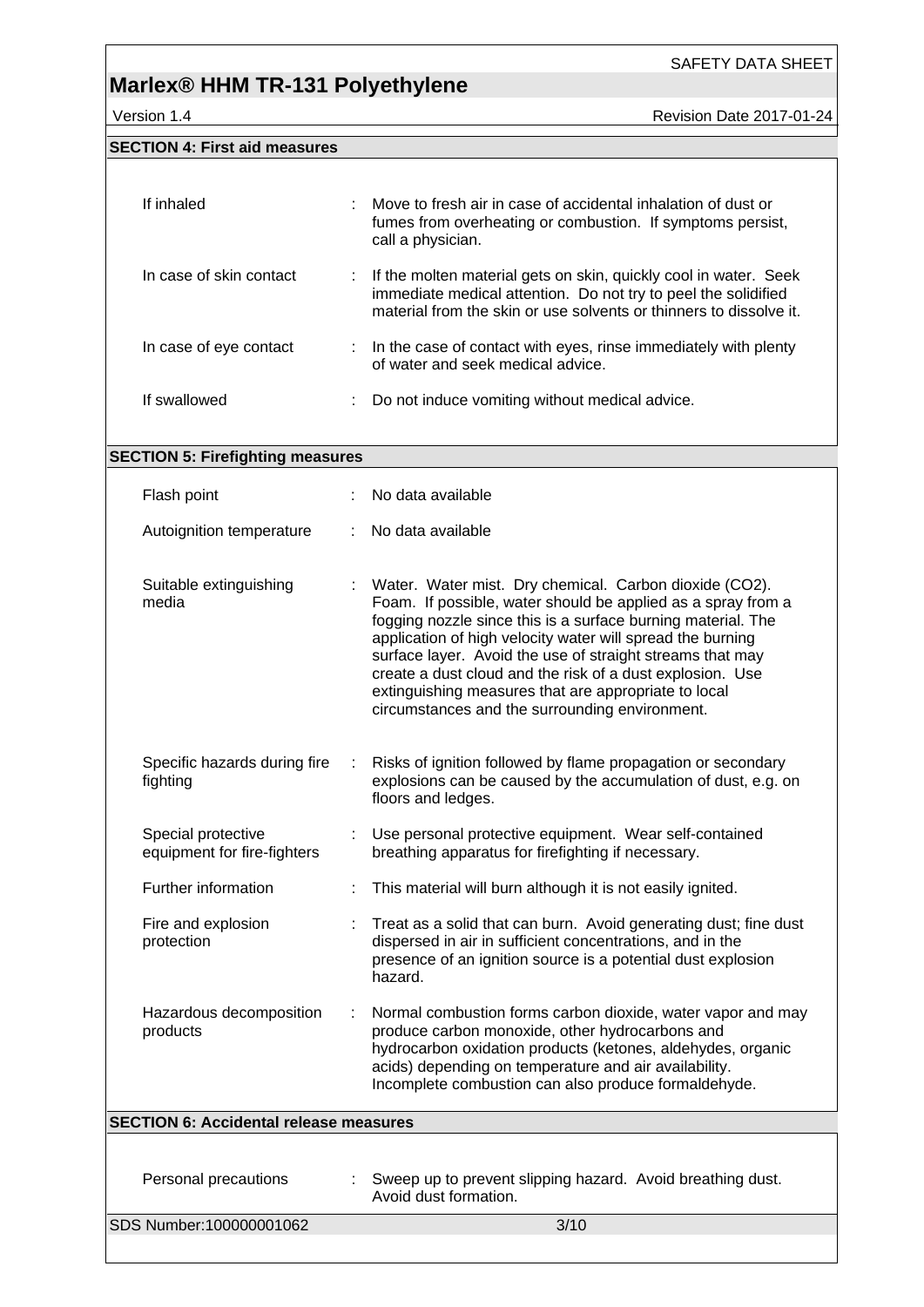|                                                         |   | SAFETY DATA SHEET                                                                                                                                                                                                                                                                                                                                                                                                                                                                                                                                                                                                                                                                                                                                |
|---------------------------------------------------------|---|--------------------------------------------------------------------------------------------------------------------------------------------------------------------------------------------------------------------------------------------------------------------------------------------------------------------------------------------------------------------------------------------------------------------------------------------------------------------------------------------------------------------------------------------------------------------------------------------------------------------------------------------------------------------------------------------------------------------------------------------------|
| Marlex <sup>®</sup> HHM TR-131 Polyethylene             |   |                                                                                                                                                                                                                                                                                                                                                                                                                                                                                                                                                                                                                                                                                                                                                  |
| Version 1.4                                             |   | Revision Date 2017-01-24                                                                                                                                                                                                                                                                                                                                                                                                                                                                                                                                                                                                                                                                                                                         |
| Environmental precautions                               | ÷ | Do not contaminate surface water. Prevent product from<br>entering drains.                                                                                                                                                                                                                                                                                                                                                                                                                                                                                                                                                                                                                                                                       |
| Methods for cleaning up                                 | ÷ | Clean up promptly by sweeping or vacuum.                                                                                                                                                                                                                                                                                                                                                                                                                                                                                                                                                                                                                                                                                                         |
| Additional advice                                       |   | Dust deposits should not be allowed to accumulate on<br>surfaces, as these may form an explosive mixture if they are<br>released into the atmosphere in sufficient concentration. Avoid<br>dispersal of dust in the air (i.e., clearing dust surfaces with<br>compressed air).                                                                                                                                                                                                                                                                                                                                                                                                                                                                   |
| <b>SECTION 7: Handling and storage</b>                  |   |                                                                                                                                                                                                                                                                                                                                                                                                                                                                                                                                                                                                                                                                                                                                                  |
| <b>Handling</b>                                         |   |                                                                                                                                                                                                                                                                                                                                                                                                                                                                                                                                                                                                                                                                                                                                                  |
| Advice on safe handling                                 |   | Use good housekeeping for safe handling of the product.<br>Keep out of water sources and sewers.                                                                                                                                                                                                                                                                                                                                                                                                                                                                                                                                                                                                                                                 |
|                                                         |   | Spilled pellets and powders may create a slipping hazard.                                                                                                                                                                                                                                                                                                                                                                                                                                                                                                                                                                                                                                                                                        |
|                                                         |   | Electrostatic charge may accumulate and create a hazardous<br>condition when handling this material. To minimize this hazard,<br>bonding and grounding may be necessary, but may not by<br>themselves be sufficient. At elevated temperatures (>350°F,<br>>177°C), polyethylene can release vapors and gases, which<br>are irritating to the mucous membranes of the eyes, mouth,<br>throat, and lungs. These substances may include<br>acetaldehyde, acetone, acetic acid, formic acid, formaldehyde<br>and acrolein. Based on animal data and limited<br>epidemiological evidence, formaldehyde has been listed as a<br>carcinogen. Following all recommendations within this SDS<br>should minimize exposure to thermal processing emissions. |
| Advice on protection<br>against fire and explosion      |   | Treat as a solid that can burn. Avoid generating dust; fine dust<br>dispersed in air in sufficient concentrations, and in the<br>presence of an ignition source is a potential dust explosion<br>hazard.                                                                                                                                                                                                                                                                                                                                                                                                                                                                                                                                         |
| <b>Storage</b>                                          |   |                                                                                                                                                                                                                                                                                                                                                                                                                                                                                                                                                                                                                                                                                                                                                  |
| Requirements for storage<br>areas and containers        |   | Keep in a dry place. Keep in a well-ventilated place.                                                                                                                                                                                                                                                                                                                                                                                                                                                                                                                                                                                                                                                                                            |
| Advice on common storage                                | ÷ | Do not store together with oxidizing and self-igniting products.                                                                                                                                                                                                                                                                                                                                                                                                                                                                                                                                                                                                                                                                                 |
| <b>SECTION 8: Exposure controls/personal protection</b> |   |                                                                                                                                                                                                                                                                                                                                                                                                                                                                                                                                                                                                                                                                                                                                                  |
|                                                         |   |                                                                                                                                                                                                                                                                                                                                                                                                                                                                                                                                                                                                                                                                                                                                                  |
| <b>Engineering measures</b>                             |   |                                                                                                                                                                                                                                                                                                                                                                                                                                                                                                                                                                                                                                                                                                                                                  |

SDS Number:100000001062 4/10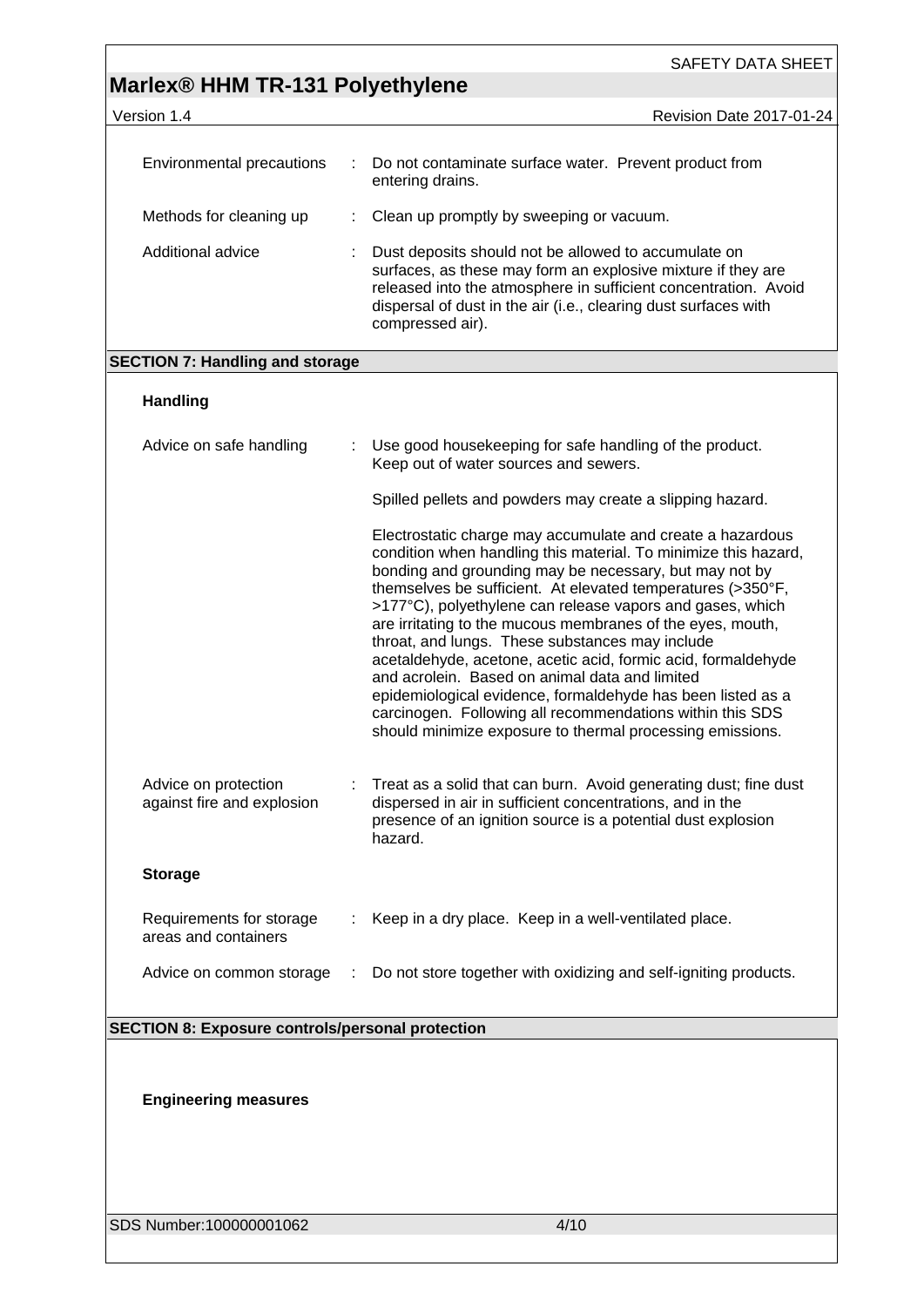### **Marlex® HHM TR-131 Polyethylene**

Version 1.4 **Version 1.4** Revision Date 2017-01-24

Consider the potential hazards of this material (see Section 2), applicable exposure limits, job activities, and other substances in the work place when designing engineering controls and selecting personal protective equipment. If engineering controls or work practices are not adequate to prevent exposure to harmful levels of this material, the personal protective equipment listed below is recommended. The user should read and understand all instructions and limitations supplied with the equipment since protection is usually provided for a limited time or under certain circumstances.

#### **Personal protective equipment**

| Respiratory protection   | No respiratory protection is normally required. If heated<br>material generates vapor or fumes that are not adequately<br>controlled by ventilation, wear an appropriate respirator. Use<br>the following elements for air-purifying respirators: Organic<br>Vapor and Formaldehyde. Use a positive pressure, air-<br>supplying respirator if there is potential for uncontrolled<br>release, exposure levels are not known, or other circumstances<br>where air-purifying respirators may not provide adequate<br>protection. Dust safety masks are recommended when the<br>dust concentration is excessive. |
|--------------------------|---------------------------------------------------------------------------------------------------------------------------------------------------------------------------------------------------------------------------------------------------------------------------------------------------------------------------------------------------------------------------------------------------------------------------------------------------------------------------------------------------------------------------------------------------------------------------------------------------------------|
| Eye protection           | Use of safety glasses with side shields for solid handling is<br>good industrial practice. If this material is heated, wear<br>chemical goggles or safety glasses with side shields or a face<br>shield. If there is potential for dust, use chemical goggles.                                                                                                                                                                                                                                                                                                                                                |
| Skin and body protection | At ambient temperatures use of clean and protective clothing is<br>good industrial practice. If the material is heated or molten,<br>wear thermally insulated, heat-resistant gloves that are able to<br>withstand the temperature of the molten product. If this<br>material is heated, wear insulated clothing to prevent skin<br>contact if engineering controls or work practices are not<br>adequate.                                                                                                                                                                                                    |

#### **SECTION 9: Physical and chemical properties**

| Information on basic physical and chemical properties |                                                                                                                         |
|-------------------------------------------------------|-------------------------------------------------------------------------------------------------------------------------|
| Appearance                                            |                                                                                                                         |
| Form<br>Color<br>Odor<br>Odor Threshold               | <b>Pellets</b><br>Opaque<br>Mild to no odor<br>No data available                                                        |
| Safety data<br>Flash point                            | : No data available                                                                                                     |
| Lower explosion limit                                 | : Not applicable                                                                                                        |
| Upper explosion limit                                 | : Not applicable                                                                                                        |
| Autoignition temperature                              | : No data available                                                                                                     |
| Thermal decomposition                                 | : Low molecular weight hydrocarbons, alcohols, aldehydes,<br>acids and ketones can be formed during thermal processing. |
| SDS Number:100000001062                               | 5/10                                                                                                                    |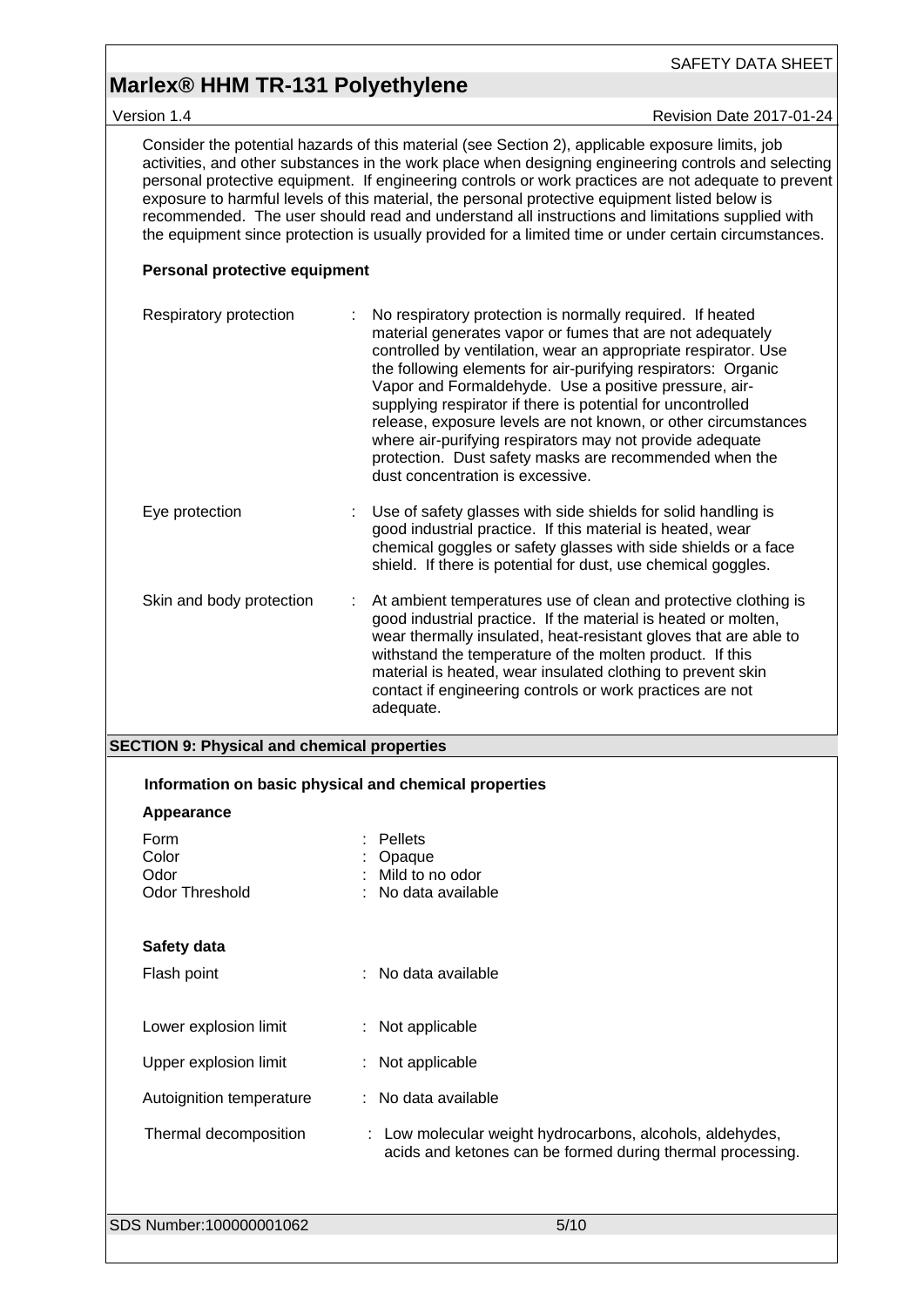# **Marlex® HHM TR-131 Polyethylene**

| Version 1.4                                                 |                                                       | Revision Date 2017-01-24 |
|-------------------------------------------------------------|-------------------------------------------------------|--------------------------|
| pH                                                          | : Not applicable                                      |                          |
| Melting point/range                                         | : 90 - 140 °C (194 - 284 °F)                          |                          |
| Freezing point                                              | Not applicable                                        |                          |
| Initial boiling point and boiling : Not applicable<br>range |                                                       |                          |
| Vapor pressure                                              | : Not applicable                                      |                          |
| Relative density                                            | : Not applicable                                      |                          |
| Density                                                     | $: 0.91 - 0.97$ g/cm3                                 |                          |
| Water solubility                                            | : Negligible                                          |                          |
| Partition coefficient: n-                                   | : No data available                                   |                          |
| octanol/water<br>Solubility in other solvents               | : No data available                                   |                          |
| Viscosity, dynamic                                          | : Not applicable                                      |                          |
| Viscosity, kinematic                                        | : Not applicable                                      |                          |
| Relative vapor density                                      | : Not applicable                                      |                          |
| Evaporation rate                                            | : Not applicable                                      |                          |
|                                                             |                                                       |                          |
| <b>SECTION 10: Stability and reactivity</b>                 |                                                       |                          |
| Resetivity                                                  | This material is considered non-reactive under normal |                          |

| Reactivitv | : This material is considered non-reactive under normal<br>ambient and anticipated storage and handling conditions of<br>temperature and pressure. |
|------------|----------------------------------------------------------------------------------------------------------------------------------------------------|
|            |                                                                                                                                                    |

| anticipated storage and handling conditions of temperature<br>and pressure. |
|-----------------------------------------------------------------------------|
|-----------------------------------------------------------------------------|

### **Possibility of hazardous reactions**

|          | SDS Number:100000001062 | 6/10                                                                                                                                                                                                                                                                                             |
|----------|-------------------------|--------------------------------------------------------------------------------------------------------------------------------------------------------------------------------------------------------------------------------------------------------------------------------------------------|
| products | Hazardous decomposition | : Normal combustion forms carbon dioxide, water vapor and<br>may produce carbon monoxide, other hydrocarbons and<br>hydrocarbon oxidation products (ketones, aldehydes, organic<br>acids) depending on temperature and air availability.<br>Incomplete combustion can also produce formaldehyde. |
|          | Thermal decomposition   | : Low molecular weight hydrocarbons, alcohols, aldehydes,<br>acids and ketones can be formed during thermal processing.                                                                                                                                                                          |
|          | Materials to avoid      | : Avoid contact with strong oxidizing agents.                                                                                                                                                                                                                                                    |
|          | Conditions to avoid     | : Avoid prolonged storage at elevated temperature.                                                                                                                                                                                                                                               |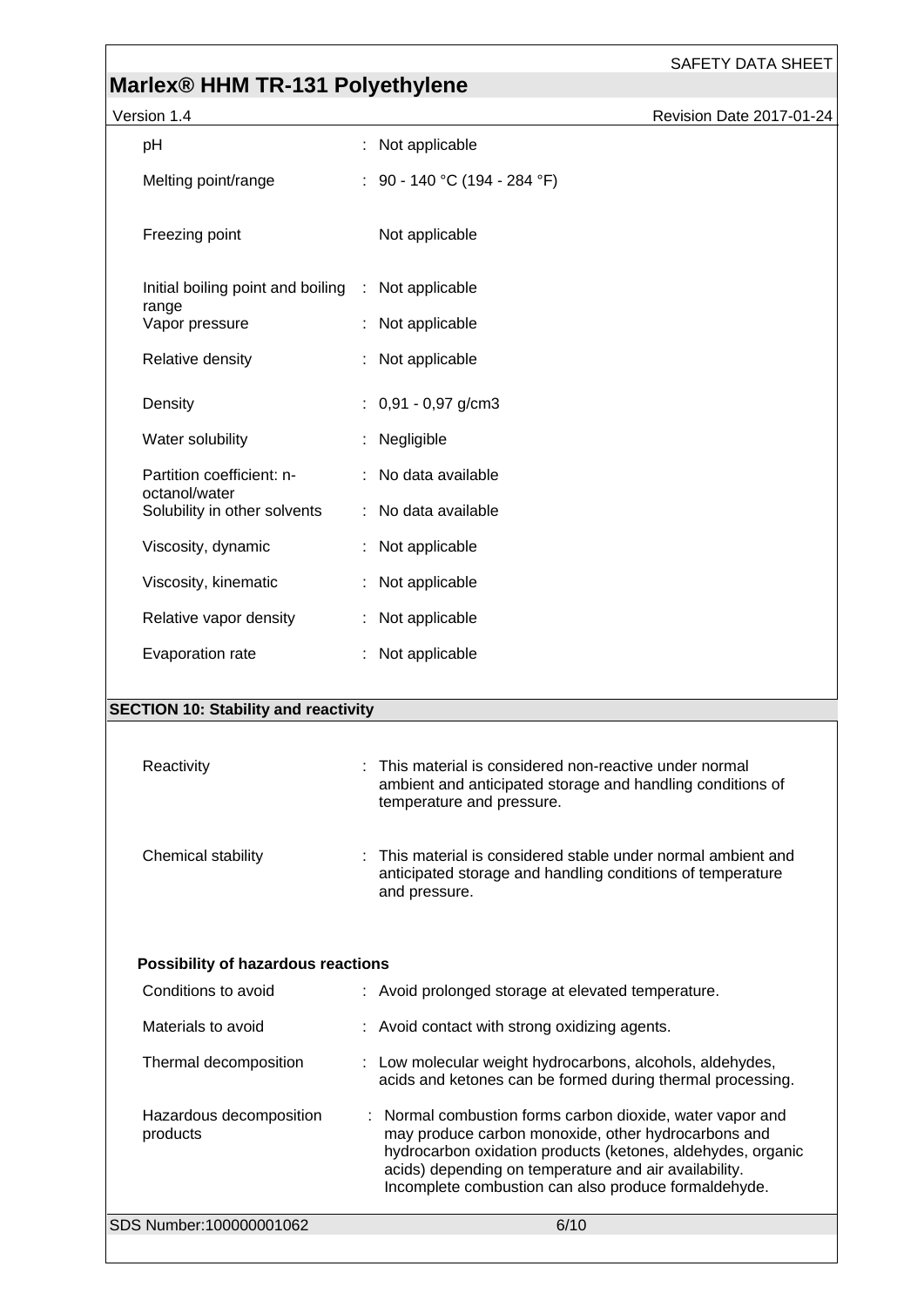# **Marlex® HHM TR-131 Polyethylene**

Version 1.4 Revision Date 2017-01-24

| Other data                                                                                             | : No decomposition if stored and applied as directed.                                                                                                                                                                                                                                                                                                                                                                                                                                                                                               |  |  |  |  |  |
|--------------------------------------------------------------------------------------------------------|-----------------------------------------------------------------------------------------------------------------------------------------------------------------------------------------------------------------------------------------------------------------------------------------------------------------------------------------------------------------------------------------------------------------------------------------------------------------------------------------------------------------------------------------------------|--|--|--|--|--|
|                                                                                                        | <b>SECTION 11: Toxicological information</b>                                                                                                                                                                                                                                                                                                                                                                                                                                                                                                        |  |  |  |  |  |
| Marlex® HHM TR-131 Polyethylene<br>Acute oral toxicity <b>Exercise Exercise 2</b> : Presumed Not Toxic |                                                                                                                                                                                                                                                                                                                                                                                                                                                                                                                                                     |  |  |  |  |  |
| Marlex® HHM TR-131 Polyethylene<br>Acute inhalation toxicity : Presumed Not Toxic                      |                                                                                                                                                                                                                                                                                                                                                                                                                                                                                                                                                     |  |  |  |  |  |
| Marlex® HHM TR-131 Polyethylene<br><b>Acute dermal toxicity</b> : Presumed Not Toxic                   |                                                                                                                                                                                                                                                                                                                                                                                                                                                                                                                                                     |  |  |  |  |  |
| Marlex® HHM TR-131 Polyethylene<br><b>Skin irritation</b>                                              | : No skin irritation                                                                                                                                                                                                                                                                                                                                                                                                                                                                                                                                |  |  |  |  |  |
| Marlex® HHM TR-131 Polyethylene<br><b>Eye irritation</b>                                               | : No eye irritation                                                                                                                                                                                                                                                                                                                                                                                                                                                                                                                                 |  |  |  |  |  |
| Marlex® HHM TR-131 Polyethylene<br><b>Sensitization</b>                                                | : Did not cause sensitization on laboratory animals.                                                                                                                                                                                                                                                                                                                                                                                                                                                                                                |  |  |  |  |  |
| Marlex® HHM TR-131 Polyethylene<br><b>Further information</b>                                          | : This product contains POLYMERIZED OLEFINS. During<br>thermal processing (>350°F, >177°C) polyolefins can release<br>vapors and gases (aldehydes, ketones and organic acids)<br>which are irritating to the mucous membranes of the eyes,<br>mouth, throat, and lungs. Generally these irritant effects are all<br>transitory. However, prolonged exposure to irritating off-gases<br>can lead to pulmonary edema. Formaldehyde (an aldehyde)<br>has been classified as a carcinogen based on animal data and<br>limited epidemiological evidence. |  |  |  |  |  |
| <b>SECTION 12: Ecological information</b>                                                              |                                                                                                                                                                                                                                                                                                                                                                                                                                                                                                                                                     |  |  |  |  |  |
| <b>Ecotoxicity effects</b>                                                                             |                                                                                                                                                                                                                                                                                                                                                                                                                                                                                                                                                     |  |  |  |  |  |
| Elimination information (persistence and degradability)                                                |                                                                                                                                                                                                                                                                                                                                                                                                                                                                                                                                                     |  |  |  |  |  |
| Bioaccumulation                                                                                        | : Does not bioaccumulate.                                                                                                                                                                                                                                                                                                                                                                                                                                                                                                                           |  |  |  |  |  |
| Mobility                                                                                               | The product is insoluble and floats on water.                                                                                                                                                                                                                                                                                                                                                                                                                                                                                                       |  |  |  |  |  |
| Biodegradability                                                                                       | : This material is not expected to be readily biodegradable.                                                                                                                                                                                                                                                                                                                                                                                                                                                                                        |  |  |  |  |  |
| <b>Ecotoxicology Assessment</b>                                                                        |                                                                                                                                                                                                                                                                                                                                                                                                                                                                                                                                                     |  |  |  |  |  |
| SDS Number:100000001062                                                                                | 7/10                                                                                                                                                                                                                                                                                                                                                                                                                                                                                                                                                |  |  |  |  |  |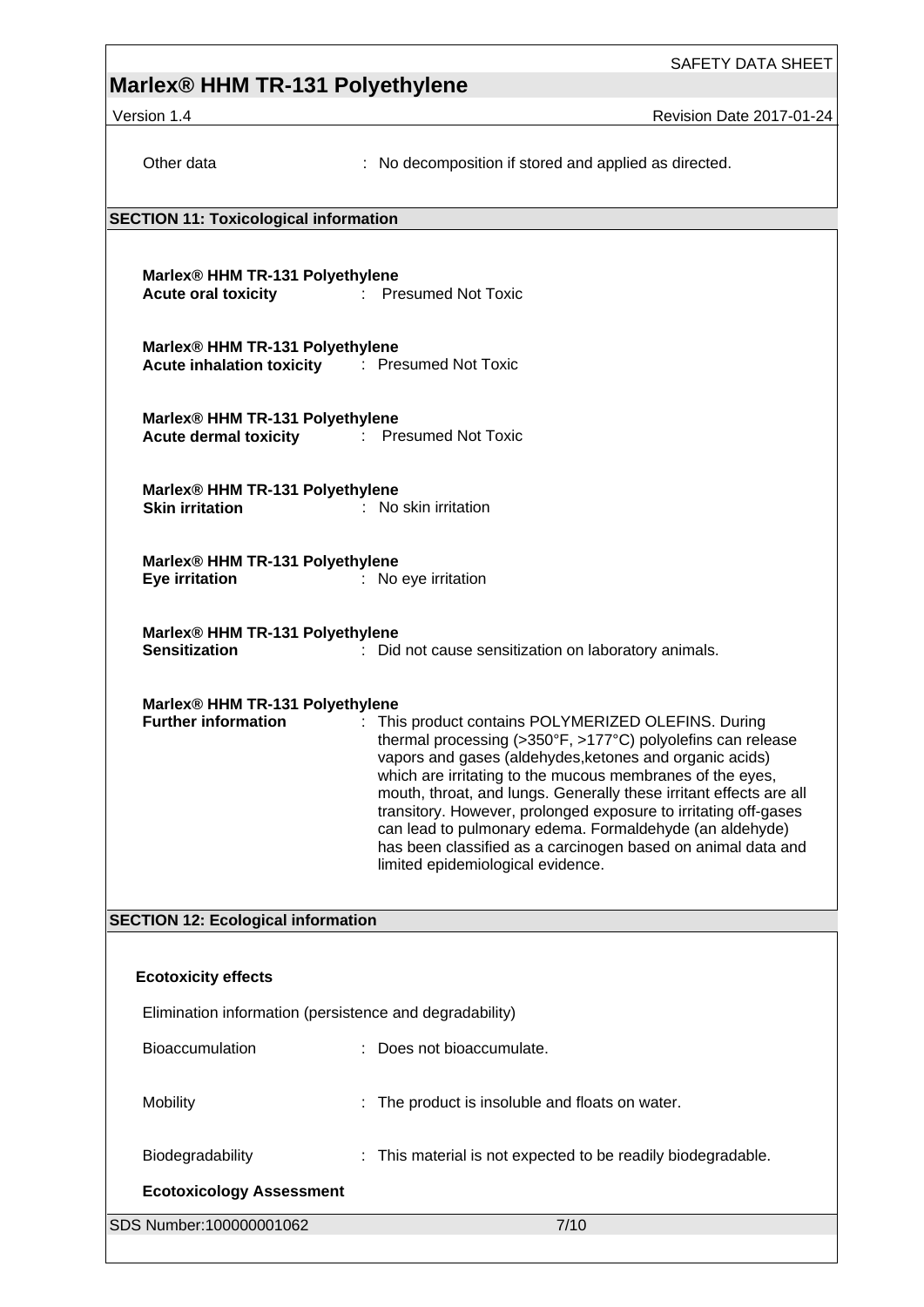### **Marlex® HHM TR-131 Polyethylene**

Version 1.4 **Network 2017-01-24** Revision Date 2017-01-24

| Additional ecological | : This material is not expected to be harmful to aquatic     |
|-----------------------|--------------------------------------------------------------|
| information           | organisms., Fish or birds may eat pellets which may obstruct |
|                       | their digestive tracts.                                      |

#### **SECTION 13: Disposal considerations**

The information in this SDS pertains only to the product as shipped.

Use material for its intended purpose or recycle if possible. This material, if it must be discarded, may meet the criteria of a hazardous waste as defined by US EPA under RCRA (40 CFR 261) or other State and local regulations. Measurement of certain physical properties and analysis for regulated components may be necessary to make a correct determination. If this material is classified as a hazardous waste, federal law requires disposal at a licensed hazardous waste disposal facility.

#### **SECTION 14: Transport information**

#### **The shipping descriptions shown here are for bulk shipments only, and may not apply to shipments in non-bulk packages (see regulatory definition).**

Consult the appropriate domestic or international mode-specific and quantity-specific Dangerous Goods Regulations for additional shipping description requirements (e.g., technical name or names, etc.) Therefore, the information shown here, may not always agree with the bill of lading shipping description for the material. Flashpoints for the material may vary slightly between the SDS and the bill of lading.

#### **US DOT (UNITED STATES DEPARTMENT OF TRANSPORTATION)**

NOT REGULATED AS A HAZARDOUS MATERIAL OR DANGEROUS GOODS FOR TRANSPORTATION BY THIS AGENCY.

#### **IMO / IMDG (INTERNATIONAL MARITIME DANGEROUS GOODS)**

NOT REGULATED AS A HAZARDOUS MATERIAL OR DANGEROUS GOODS FOR TRANSPORTATION BY THIS AGENCY.

#### **IATA (INTERNATIONAL AIR TRANSPORT ASSOCIATION)**

NOT REGULATED AS A HAZARDOUS MATERIAL OR DANGEROUS GOODS FOR TRANSPORTATION BY THIS AGENCY.

#### **ADR (AGREEMENT ON DANGEROUS GOODS BY ROAD (EUROPE))**

NOT REGULATED AS A HAZARDOUS MATERIAL OR DANGEROUS GOODS FOR TRANSPORTATION BY THIS AGENCY.

#### **RID (REGULATIONS CONCERNING THE INTERNATIONAL TRANSPORT OF DANGEROUS GOODS (EUROPE))**

NOT REGULATED AS A HAZARDOUS MATERIAL OR DANGEROUS GOODS FOR TRANSPORTATION BY THIS AGENCY.

**ADN (EUROPEAN AGREEMENT CONCERNING THE INTERNATIONAL CARRIAGE OF DANGEROUS GOODS BY INLAND WATERWAYS)**

NOT REGULATED AS A HAZARDOUS MATERIAL OR DANGEROUS GOODS FOR TRANSPORTATION BY THIS AGENCY.

SDS Number:100000001062 8/10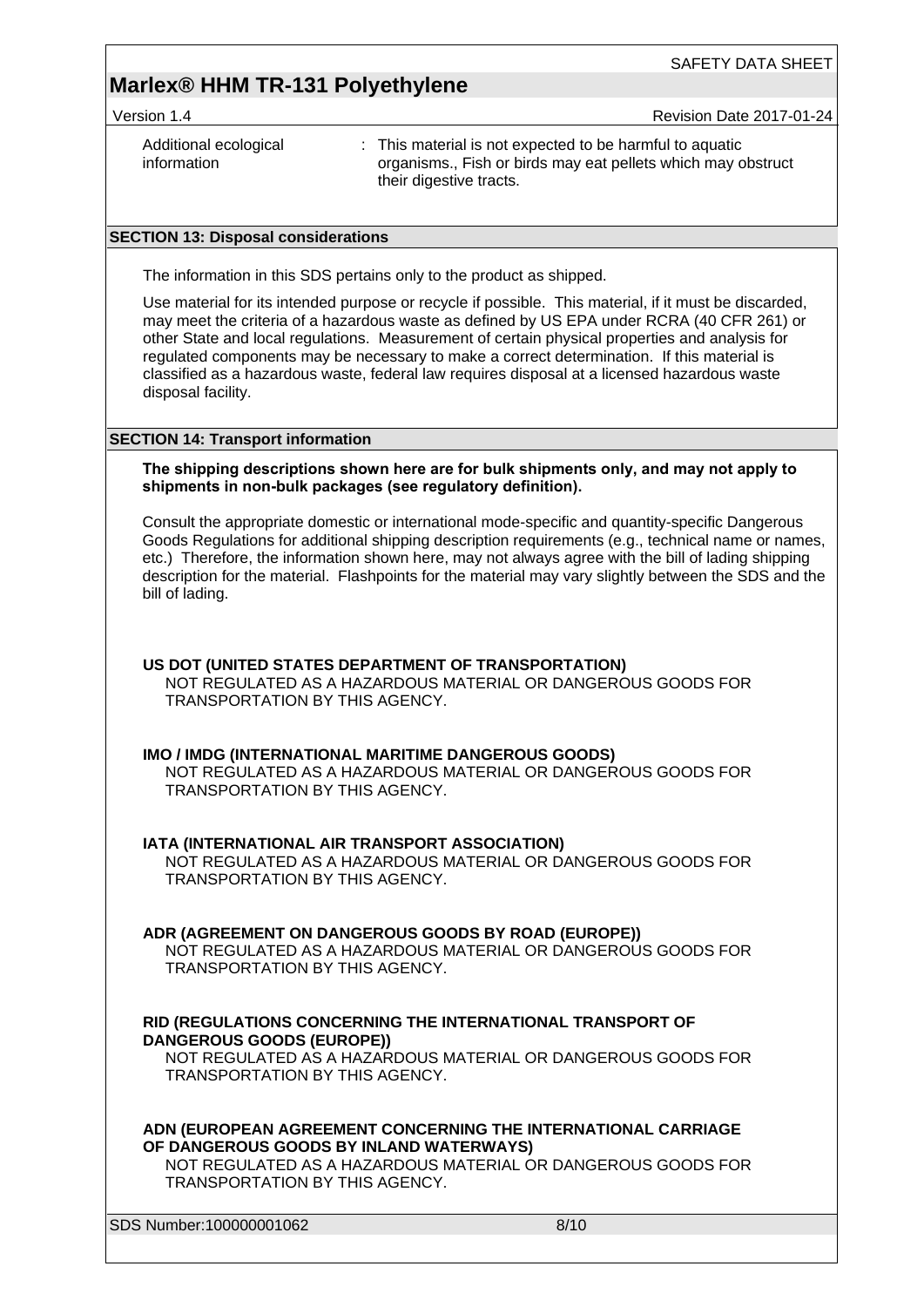### **Marlex® HHM TR-131 Polyethylene**

SAFETY DATA SHEET

Version 1.4 **Version 1.4** Revision Date 2017-01-24

**Transport in bulk according to Annex II of MARPOL 73/78 and the IBC Code**

#### **SECTION 15: Regulatory information**

**National legislation**

| <b>Major Accident Hazard</b><br>Legislation                                                                                                                                                                      | : 96/82/EC<br>Update: 2003<br>Directive 96/82/EC does not apply                                                                                                                                                                                                                                                                                                                                                                                                                                                                    |
|------------------------------------------------------------------------------------------------------------------------------------------------------------------------------------------------------------------|------------------------------------------------------------------------------------------------------------------------------------------------------------------------------------------------------------------------------------------------------------------------------------------------------------------------------------------------------------------------------------------------------------------------------------------------------------------------------------------------------------------------------------|
| Water contaminating class<br>(Germany)                                                                                                                                                                           | not water endangering<br>: nwa                                                                                                                                                                                                                                                                                                                                                                                                                                                                                                     |
| <b>Notification status</b><br>Europe REACH<br>United States of America (USA)<br><b>TSCA</b><br>Canada DSL<br>Australia AICS<br>New Zealand NZIoC<br>Japan ENCS<br>Korea KECI<br>Philippines PICCS<br>China IECSC | On the inventory, or in compliance with the inventory<br>On the inventory, or in compliance with the inventory<br>÷<br>On the inventory, or in compliance with the inventory<br>On the inventory, or in compliance with the inventory<br>On the inventory, or in compliance with the inventory<br>On the inventory, or in compliance with the inventory<br>On the inventory, or in compliance with the inventory<br>On the inventory, or in compliance with the inventory<br>On the inventory, or in compliance with the inventory |

#### **SECTION 16: Other information**

**NFPA Classification** : Health Hazard: 0

Fire Hazard: 1 Reactivity Hazard: 0



#### **Further information**

Significant changes since the last version are highlighted in the margin. This version replaces all previous versions.

The information in this SDS pertains only to the product as shipped.

The information provided in this Safety Data Sheet is correct to the best of our knowledge, information and belief at the date of its publication. The information given is designed only as a guidance for safe handling, use, processing, storage, transportation, disposal and release and is not to be considered a warranty or quality specification. The information relates only to the specific material designated and may not be valid for such material used in combination with any other materials or in any process, unless specified in the text.

| Key or legend to abbreviations and acronyms used in the safety data sheet |      |  |  |  |
|---------------------------------------------------------------------------|------|--|--|--|
| SDS Number:100000001062                                                   | 9/10 |  |  |  |
|                                                                           |      |  |  |  |